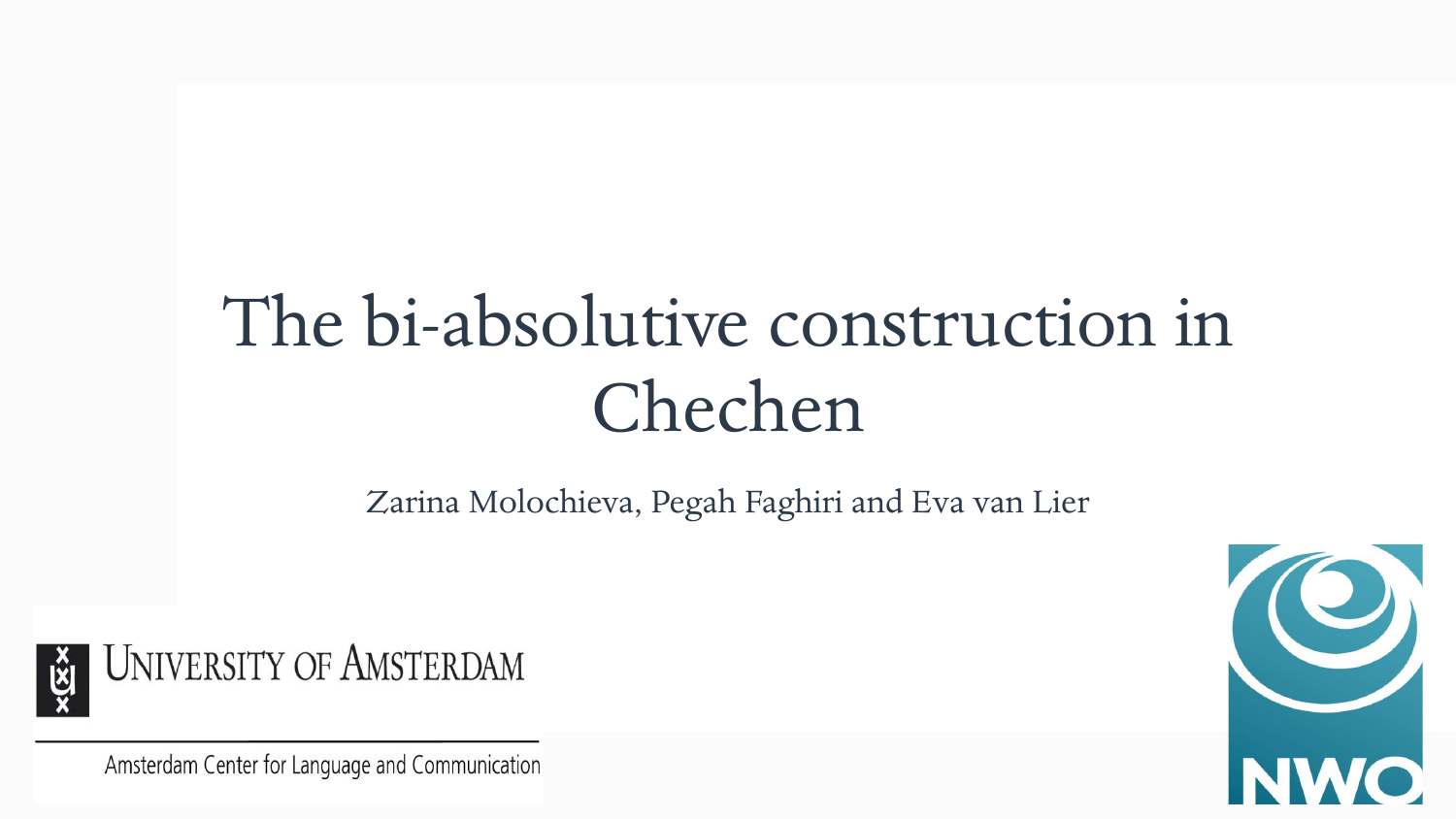### Overview

- Chechen: a brief intro
- The bi-absolutive alternation
- Research question
- Methods
	- Spoken / written corpus
	- Elicitation with visual stimuli
- Results
- Implications for corpus studies
	- non-ubiquitous constructions
	- under-resourced languages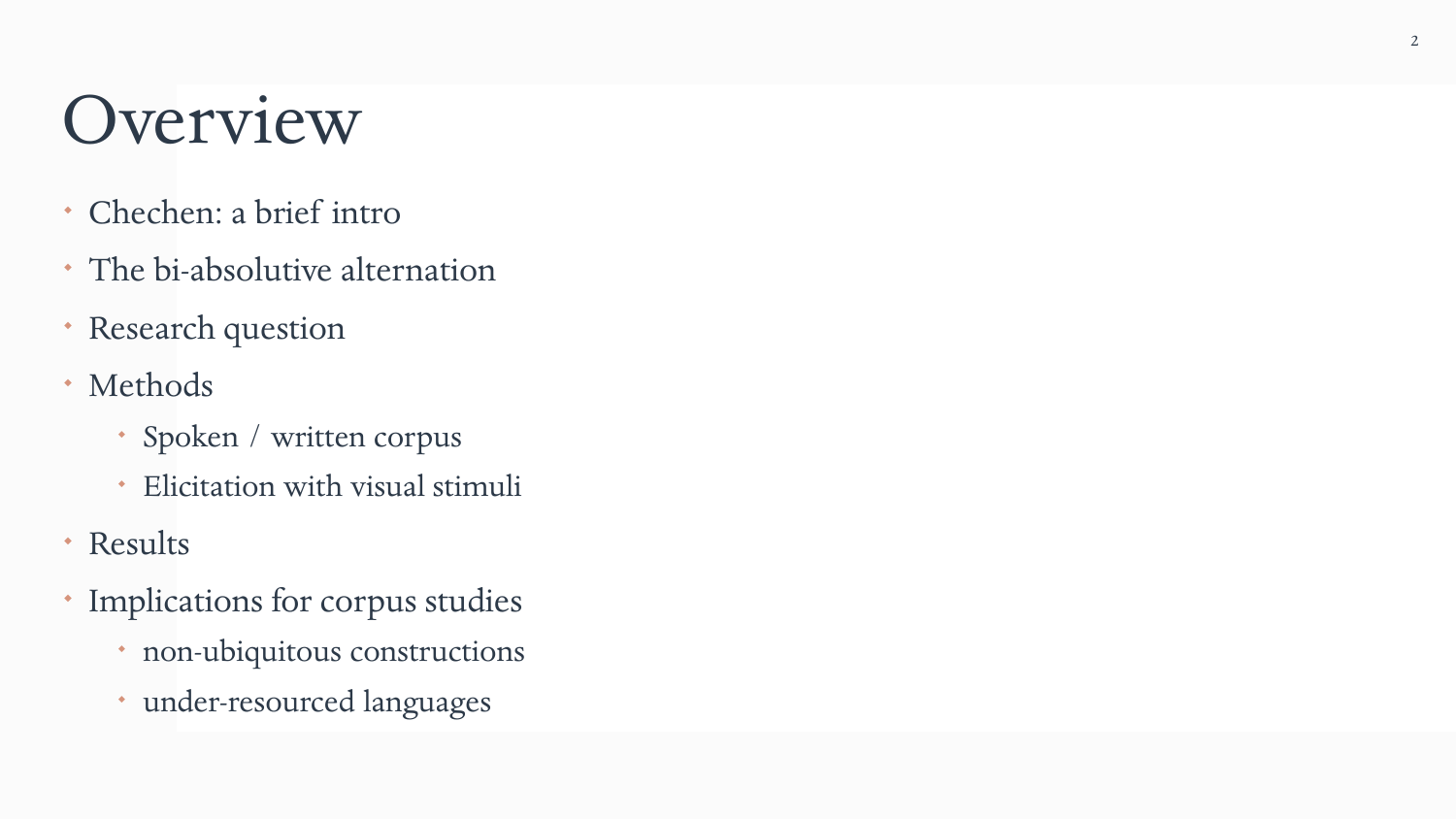## Chechen, a brief intro

- \* Spoken by approx. 1,3 million speakers
- Northern Caucasus, Russia
- Official language of Chechen Republic



Nichols 1994, Molochieva 2011, Molochieva & Nichols 2018, Komen et al. 2021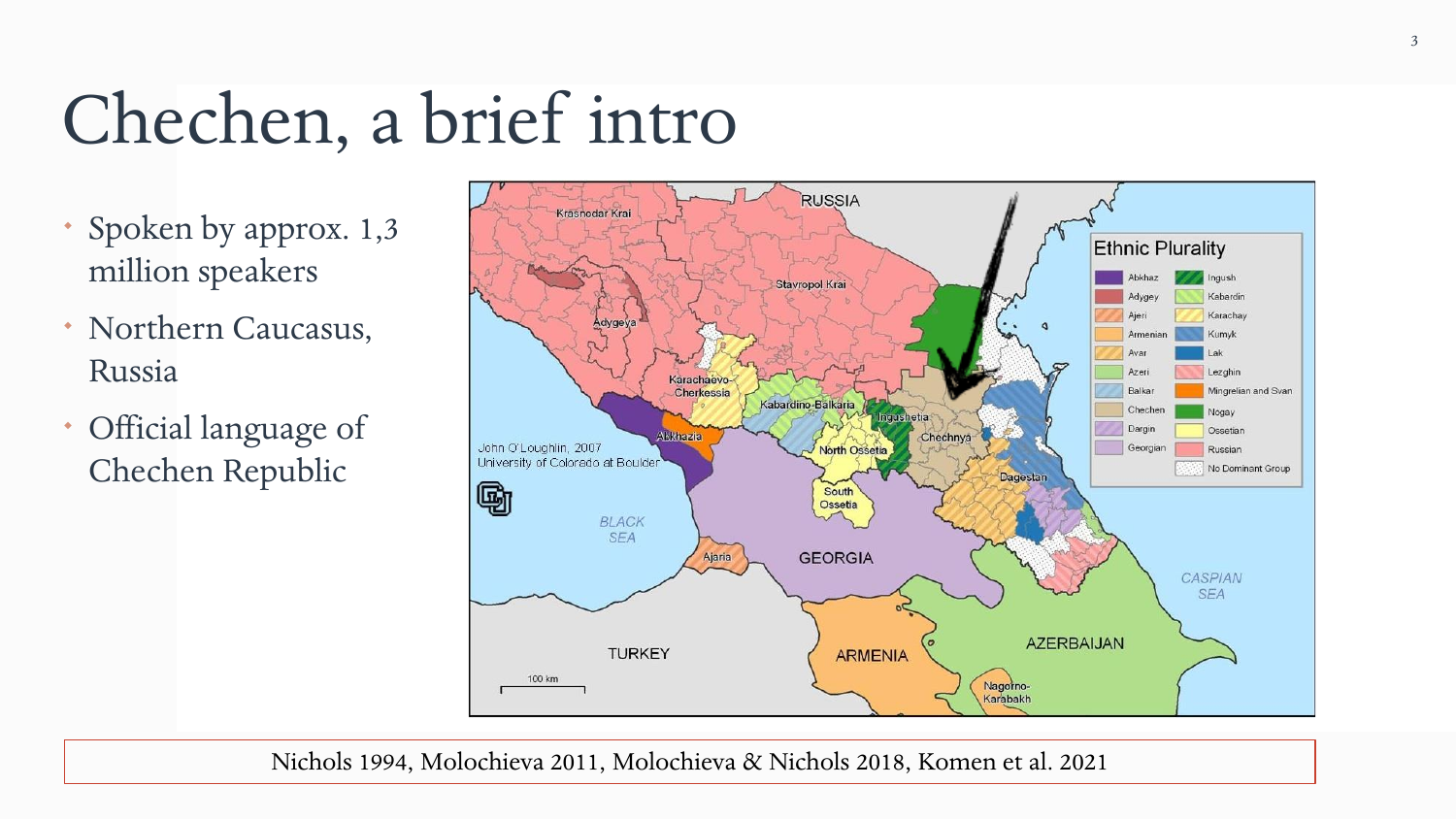## Chechen, a brief intro

- \* Nakh-Daghestanian family
- Basic ergative-absolutive case marking, but various other options
- No person marking on verbs, but gender agreement with absolutive argument
- Basic SOV word order, but relatively free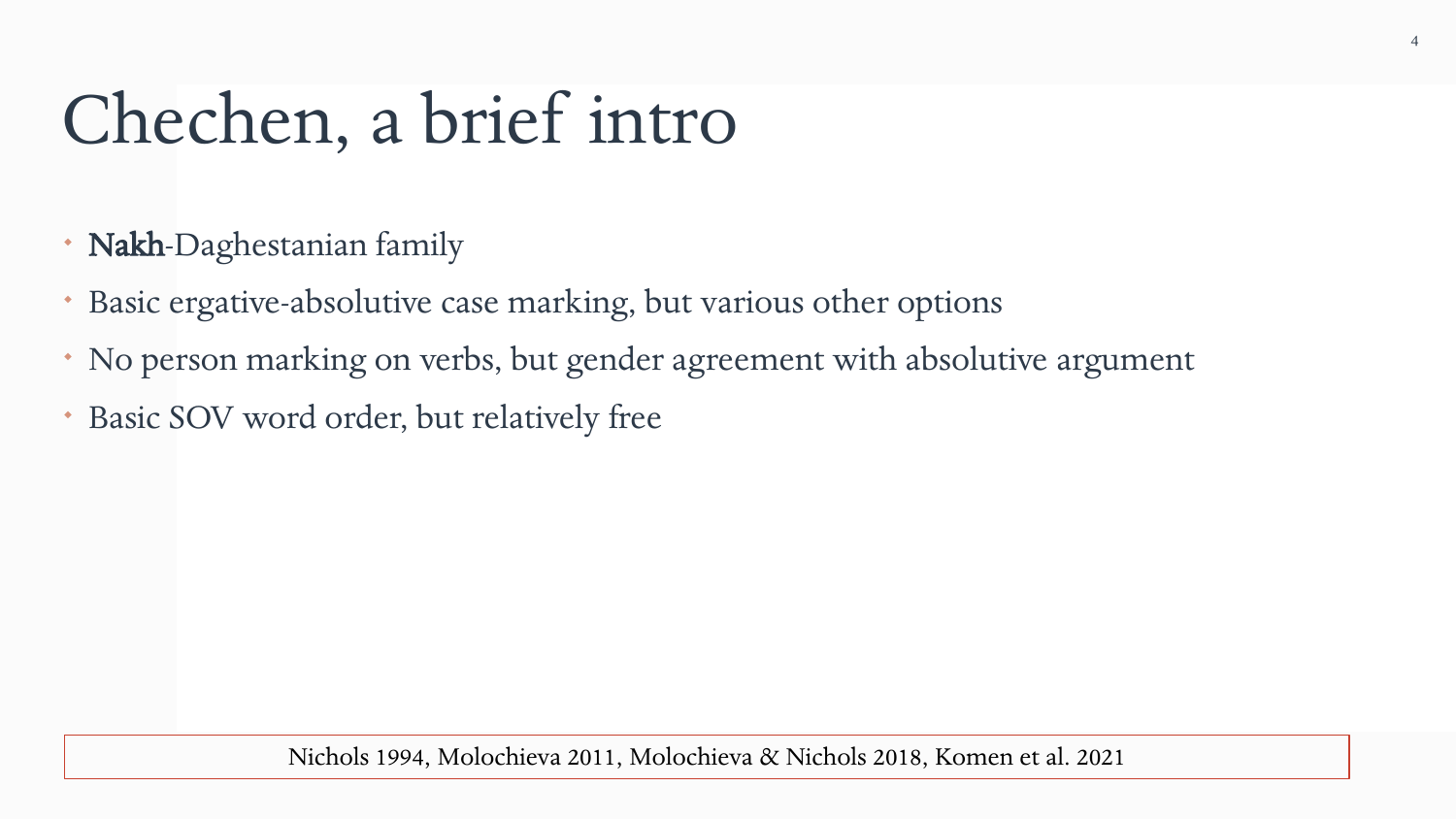### The bi-absolutive alternation

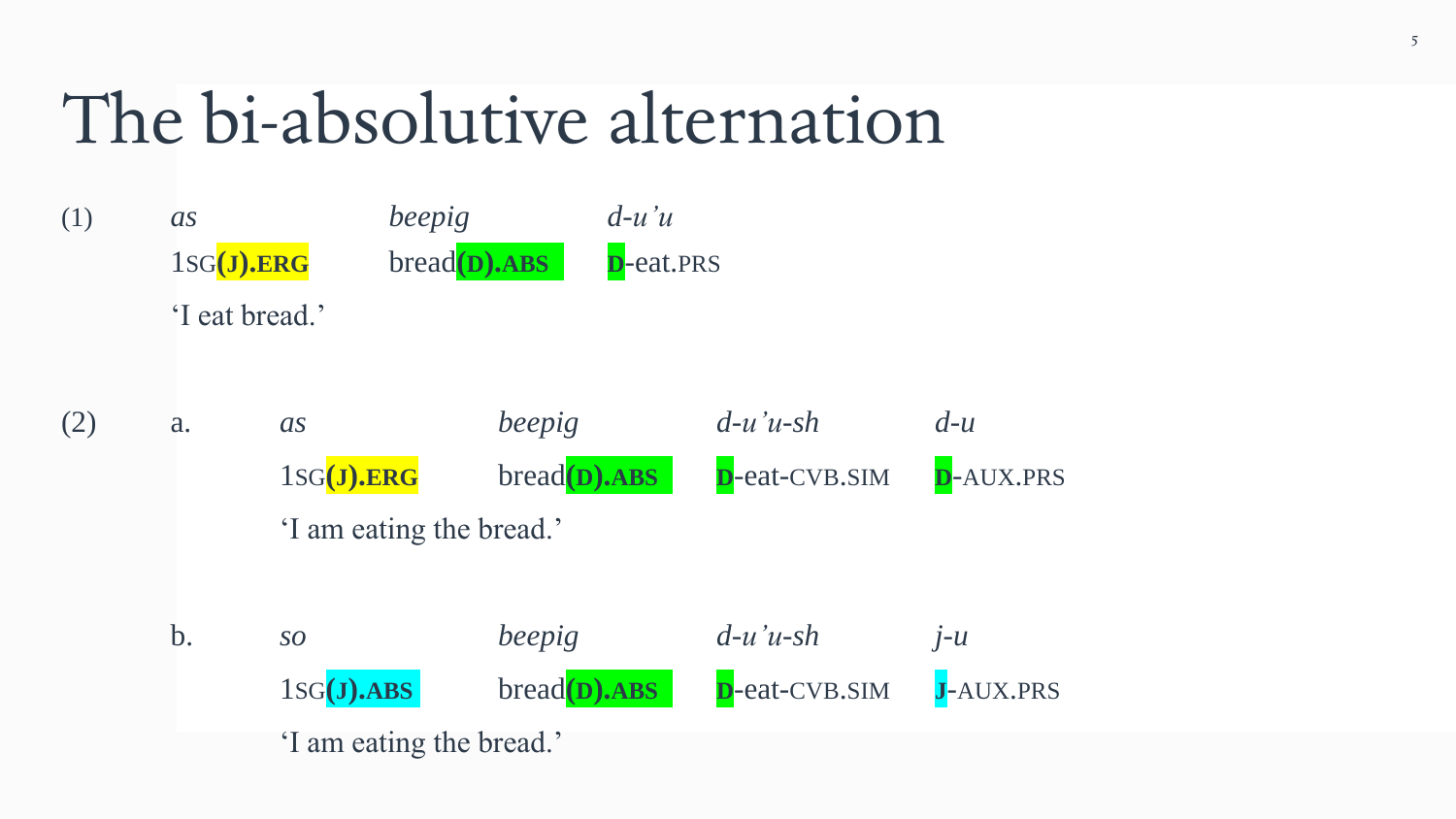## Non-default case and agreement

Chechen has multiple verb classes with non-default case frames, e.g.

 k'ant-ana quor go boy-DAT pear.ABS see.PRS 'The boy sees the pear.'

Gender agreement on only 30% of verbal lexicon, including auxiliaries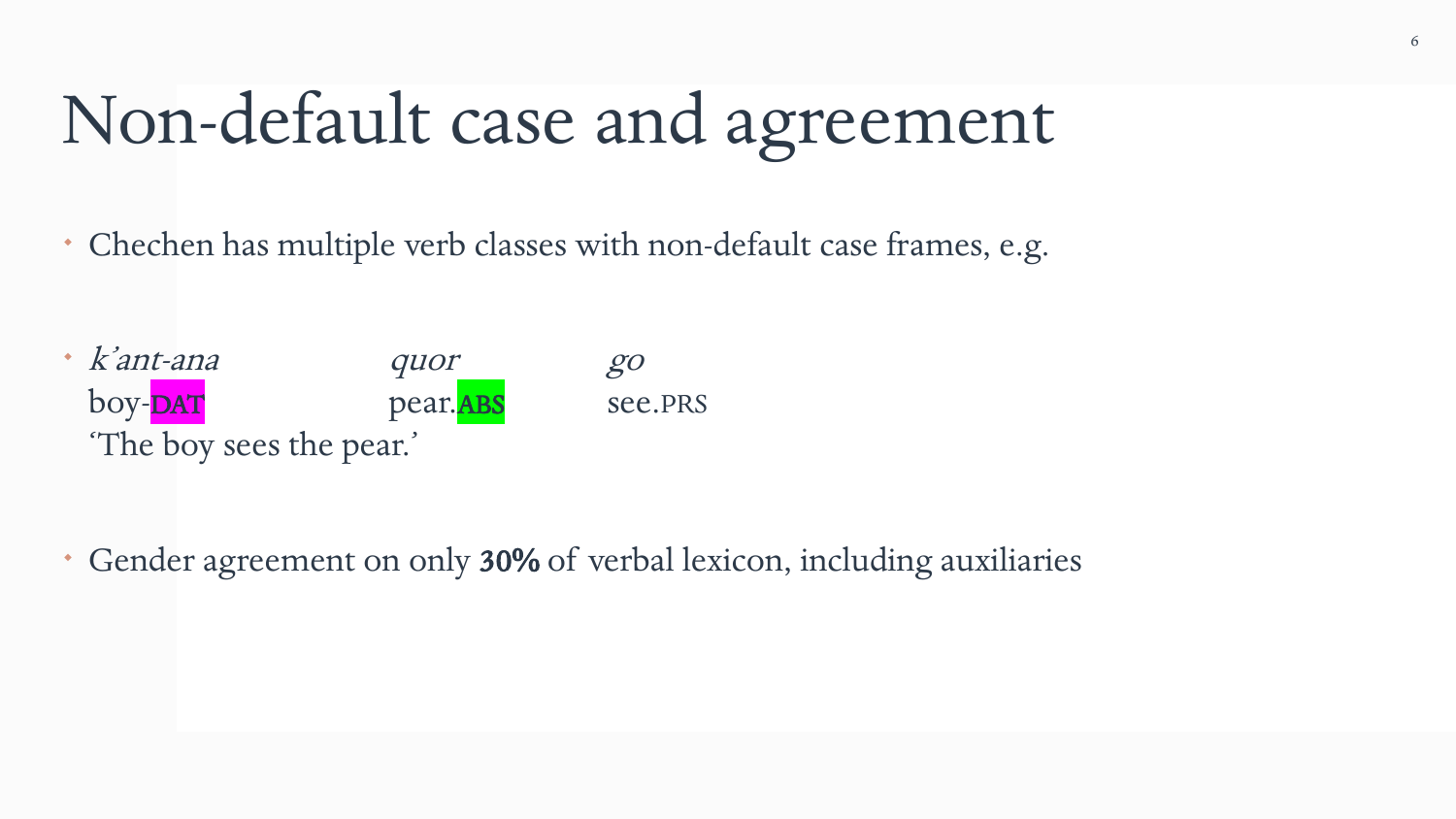## Bi-absolutives across N-D languages

- Equivalent constructions appear in all N-D languages, but are rare
- Cross-linguistic variation in terms of restrictions bi-absolutive constructions:
	- Lexical: which verb class(es)? (ERG-ABS only or also DAT-ABS)
	- Animacy / humanness of A argument
- Other dimensions of variation: pragmatics/genre, word order

Forker 2012, Gagliardi et al. 2014, Chumakina & Bond 2016, Foley 201, Ganenkov 2021, Ganenkov & Maisak 2021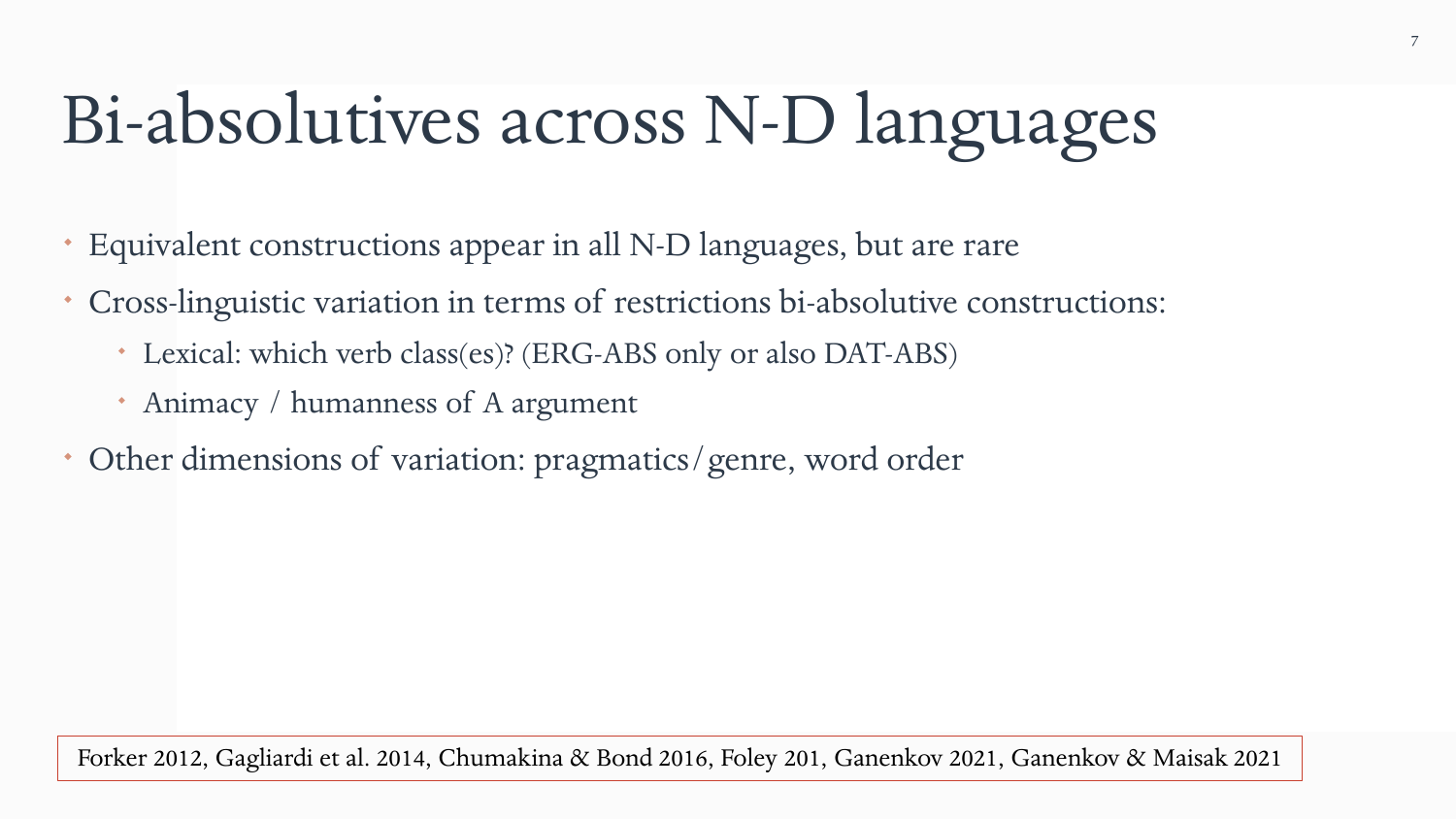#### Research question

What are the conditions / restrictions on the use of the bi-absolutive construction in Chechen?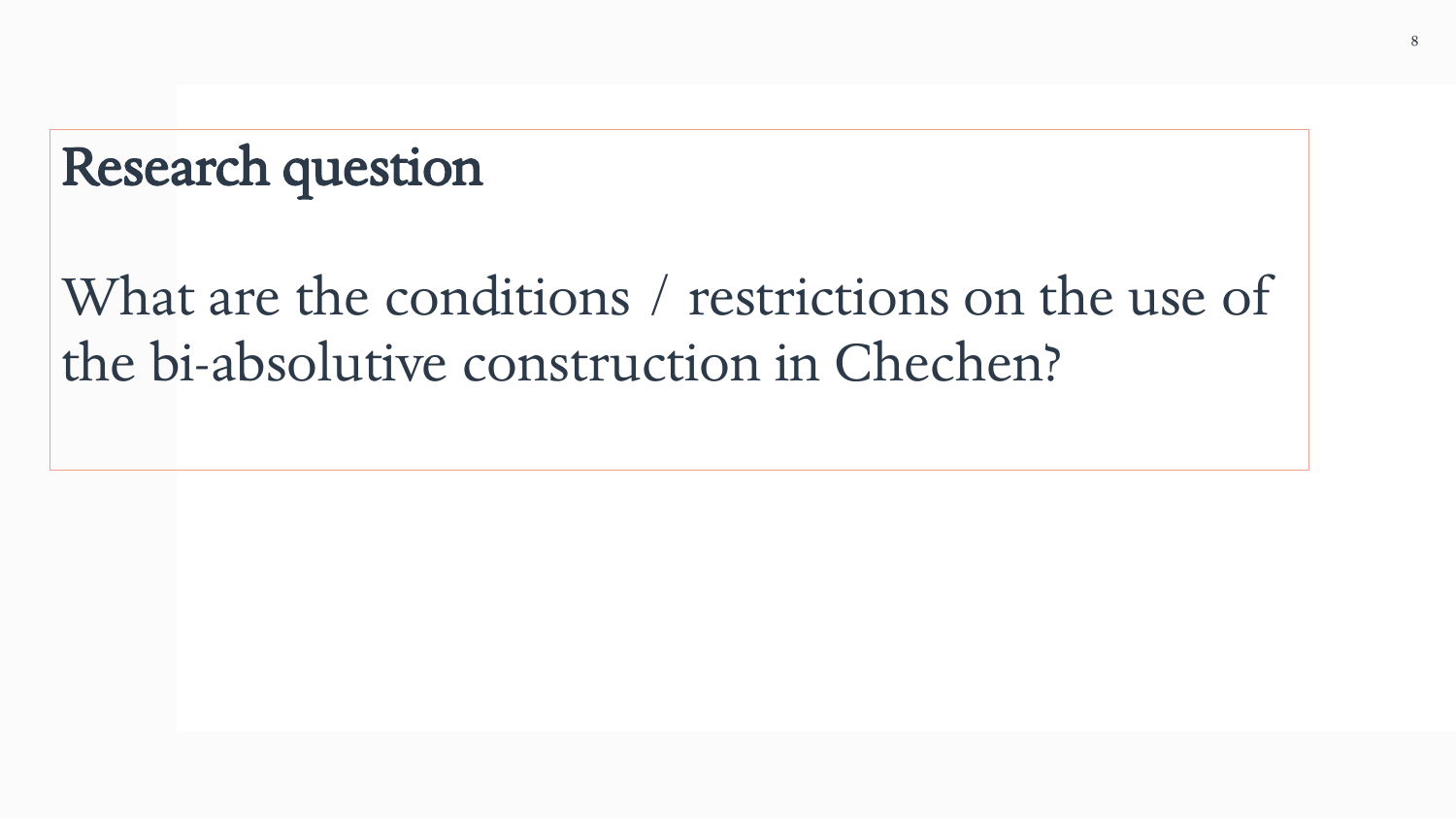## Methods

#### Two corpus studies

- Spoken narratives (ca. 1,000 clauses, cf. <https://multicast.aspra.uni-bamberg.de/>)
- Written newspaper articles: Nijmegen Parsed Corpus of Modern Chechen (1,888 clauses)
- Different annotations / extraction methods
- Elicitation with visual stimuli
	- Combination of pictures and videos
	- Manipulation of:
		- Verb class
		- Animacy / humanness of A argument

Molochieva & Walker in preparation, Komen to appear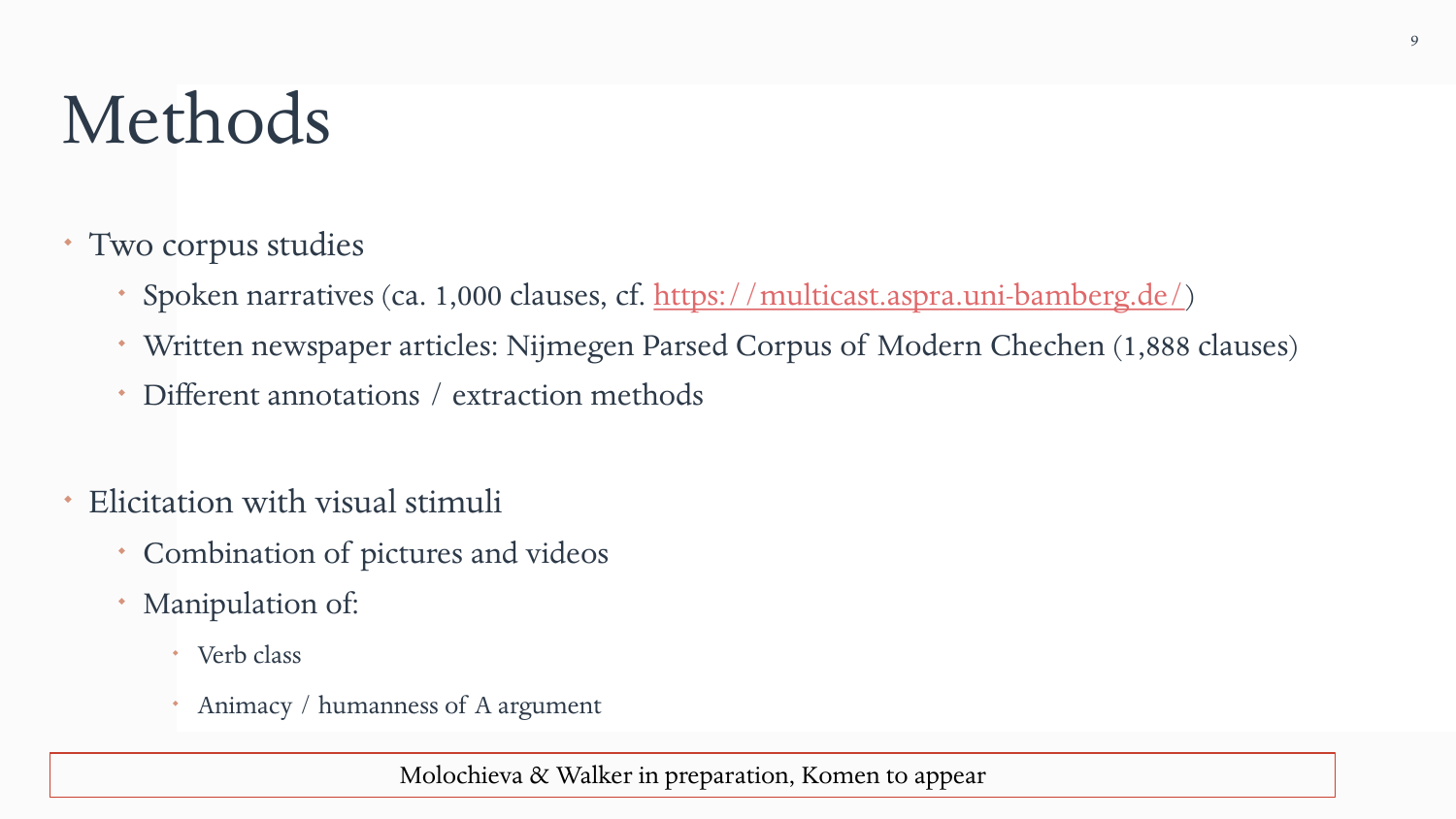#### Molochieva & Walker in preparation

|                                             |                             | File Edit Annotation Tier Type Search View Options Window Help |                                                         |                                               |                            |                              |              |                                 |                     |                              |              |                   |
|---------------------------------------------|-----------------------------|----------------------------------------------------------------|---------------------------------------------------------|-----------------------------------------------|----------------------------|------------------------------|--------------|---------------------------------|---------------------|------------------------------|--------------|-------------------|
| Grid<br><b>Text</b><br>$\blacktriangledown$ | <b>Subtitles</b><br>Lexicon | <b>Recognizers</b><br><b>Comments</b>                          | <b>Metadata</b>                                         | <b>Controls</b>                               |                            |                              |              |                                 |                     |                              |              |                   |
| utterance<br>> Nr                           |                             |                                                                |                                                         |                                               |                            | Annotation                   |              |                                 |                     |                              |              | <b>Begin Time</b> |
| 00:00:04.820                                |                             |                                                                | Selection: 00:00:04.565 - 00:00:07.370 2805             |                                               |                            |                              |              |                                 |                     |                              |              |                   |
|                                             |                             |                                                                | s <br>$\vdash$<br>$\leftarrow$                          | $\rightarrow$ 1<br>$\downarrow$<br>$\uparrow$ | Selection Mode   Loop Mode | $\lnot$ (i)                  |              |                                 |                     |                              |              |                   |
|                                             |                             |                                                                |                                                         |                                               |                            |                              |              |                                 |                     |                              |              |                   |
| <b>A. R. L. L. L. L.</b>                    |                             |                                                                |                                                         |                                               |                            |                              |              |                                 |                     |                              |              |                   |
| bear.wav                                    | $\bullet$ :00:04.400        | 00:00:04.600                                                   | 00:00:04.800<br>00:00:05.000                            | 00:00:05.201                                  | 00:00:05.400               | 00:00:05.80                  | 00:00:06.000 | 00:00:06.200                    | 00:00:06.400        | 00:00:06.600                 | 00:00:07.00  |                   |
|                                             |                             |                                                                | 1980 <del>-1990 1991 1991 1991 1992 1993 1994</del>     |                                               |                            |                              |              |                                 | <b>WELL THERE</b>   |                              |              |                   |
|                                             |                             |                                                                |                                                         |                                               |                            |                              |              |                                 |                     |                              |              |                   |
| 高度                                          |                             |                                                                |                                                         |                                               |                            |                              |              |                                 | <b>WELL BEEFING</b> |                              |              |                   |
|                                             | :00:04.400                  | 00:00:04.600                                                   | 00:00:04,800<br>00:00:05.000                            | 00:00:05.200                                  | 00:00:05.400               | 00:00:05.600<br>00:00:05.800 | 00:00:06.000 | 00:00:06.200                    | 00:00:06.400        | 00:00:06.800<br>00:00:06.600 | 00:00:07.000 | 00:00:07.200      |
|                                             |                             | chechen_bear_02                                                |                                                         |                                               |                            |                              |              |                                 |                     |                              |              |                   |
| utterance                                   |                             |                                                                |                                                         |                                               |                            |                              |              |                                 |                     |                              |              |                   |
| $\overline{[57]}$                           |                             |                                                                |                                                         |                                               |                            |                              |              |                                 |                     |                              |              |                   |
| utterance                                   |                             | hwynax vaxan volu iza shie chwacca stom boqqush                |                                                         |                                               |                            |                              |              |                                 |                     |                              |              |                   |
| $[57]$                                      |                             |                                                                |                                                         |                                               |                            |                              |              |                                 |                     |                              |              |                   |
|                                             |                             | #                                                              | hwynax                                                  | v-axa-n                                       | <sub>I</sub> v-olu         | iza                          | #            | 0                               | shie                | chwacca                      | stom         | b-oqqu-sh         |
| ๅgramma<br> ิ <sub>[</sub> 324]             |                             |                                                                |                                                         |                                               |                            |                              |              |                                 |                     |                              |              |                   |
|                                             |                             |                                                                |                                                         |                                               |                            |                              |              |                                 |                     |                              |              |                   |
|                                             |                             | #                                                              | forest.LAT                                              | <sub>I</sub> v-go-CVBan <sub>J</sub> cop      |                            | 3SG.ABS                      | $\parallel$  | 0_3SG.ERG <sub>1</sub> 3SG.REFL |                     | one.by.one                   | fruit.ABS    | <b>B-take-CVB</b> |
| <sup>⊕</sup> ∏gloss<br>∏[324]               |                             |                                                                |                                                         |                                               |                            |                              |              |                                 |                     |                              |              |                   |
|                                             |                             | Hrc                                                            | other                                                   | ∣v pred                                       | $IV_$ aux                  | <sub>l</sub> pro.h∶s         | ∦cv          | <sub>l</sub> f0.h∶a             | refl.h:poss         | other                        | pp:p         | ∣v∶pred           |
| <sup>⊕</sup> graid<br> 324]                 |                             |                                                                |                                                         |                                               |                            |                              |              |                                 |                     |                              |              |                   |
|                                             |                             |                                                                | 002                                                     |                                               |                            | 001                          |              | 001                             |                     |                              |              |                   |
|                                             |                             |                                                                |                                                         |                                               |                            |                              |              |                                 |                     |                              |              |                   |
| $\mathbb{F}$ refind                         |                             |                                                                |                                                         |                                               |                            |                              |              |                                 |                     |                              |              |                   |
|                                             |                             |                                                                |                                                         |                                               |                            |                              |              |                                 |                     |                              |              |                   |
| ⊺isnr<br>[1]                                |                             |                                                                |                                                         |                                               |                            |                              |              |                                 |                     |                              |              |                   |
|                                             |                             | ı#                                                             | adv                                                     | vintr                                         |                            |                              | #            | $\overline{\mathbf{0}}$         | shie                | adv                          | in.          | ∣∨tr              |
| ps@A<br>[324]                               |                             |                                                                |                                                         |                                               | cop                        | pro                          |              |                                 |                     |                              |              |                   |
|                                             |                             |                                                                |                                                         |                                               |                            |                              |              |                                 |                     |                              |              |                   |
|                                             |                             |                                                                |                                                         |                                               |                            |                              |              |                                 |                     |                              |              |                   |
| so@A<br>[14]                                |                             |                                                                |                                                         |                                               |                            |                              |              |                                 |                     |                              |              |                   |
|                                             |                             |                                                                | he went to the forest and was picking fruits one by one |                                               |                            |                              |              |                                 |                     |                              |              |                   |
| fte@A                                       |                             |                                                                |                                                         |                                               |                            |                              |              |                                 |                     |                              |              |                   |

#### LELAN 5.3 - bear.eaf

Spoken corpus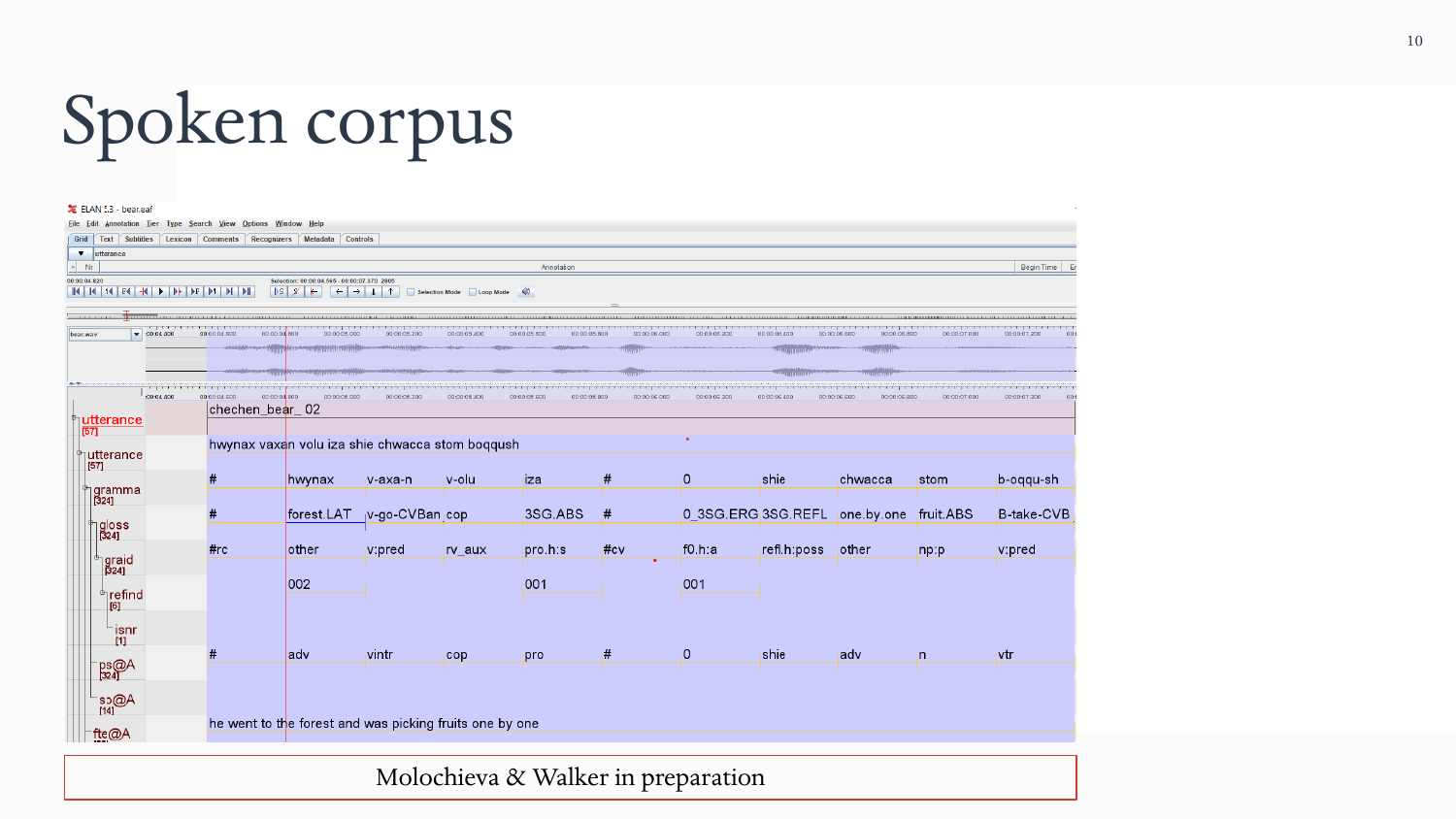# Results – spoken corpus

- Only 4 instances
	- All verbs with basic ERG-ABS case frame
	- All with human/animate A
- Low frequency due to narrative genre:
	- Chains of non-finite constructions, without auxiliary, often without overt argument(s)
	- Bi-absolutive construction appears only in dialogues (as part of story)
- Word order variation:
- beerash d-u gondahw kiertash keg-j-ie-sh children(D).ABS D-AUX.PRS around.ADV fences(J).ABS keg-J-make-CVB.SIM 'The children are breaking the fences there.'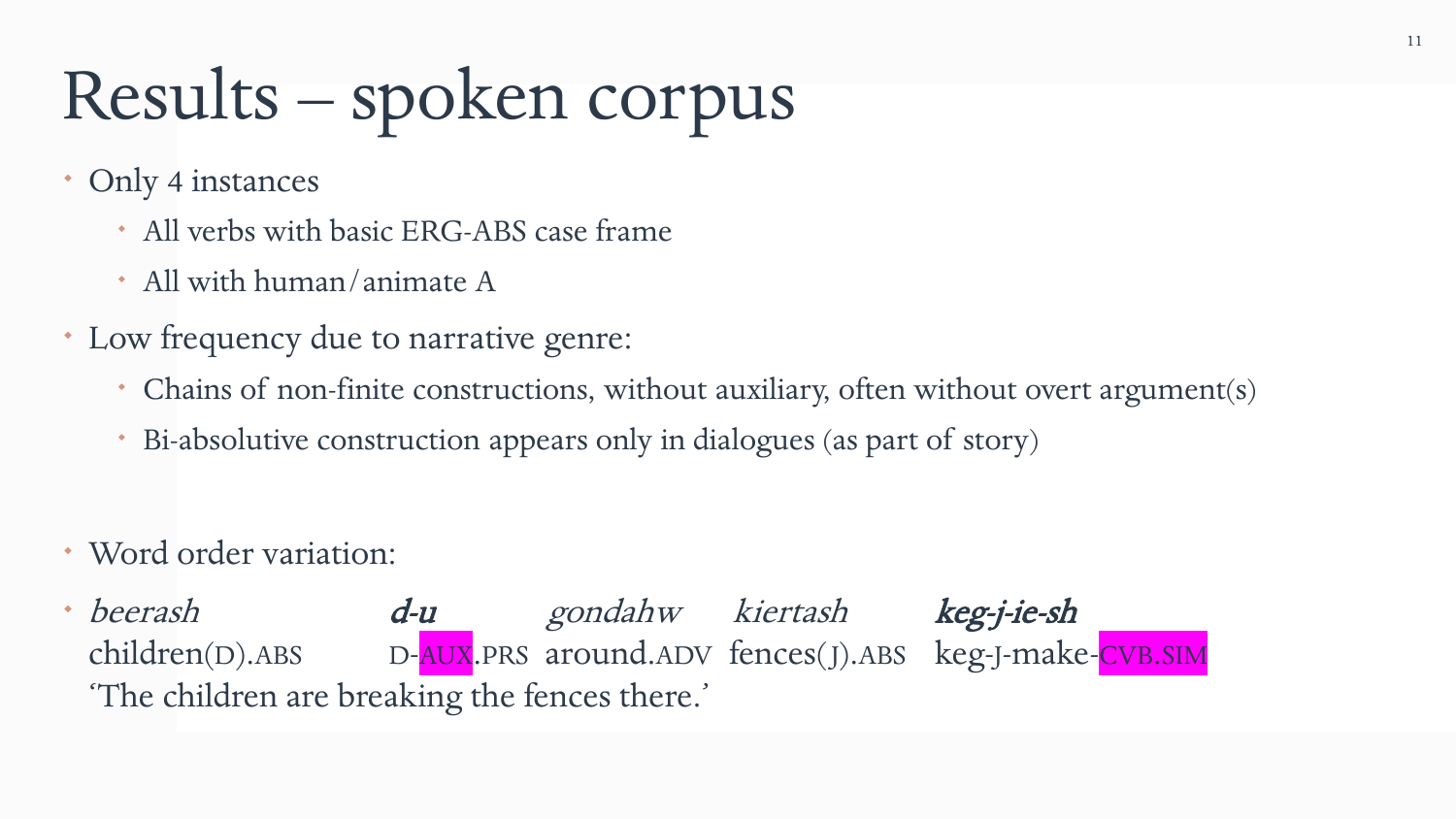## Written corpus



Searching for BCs using the web application:

- 1. Extracting all clauses matching a transitive structure and the progressive aspect
- 2. Manually identify BCs, based on caseframe

Koomen, to appear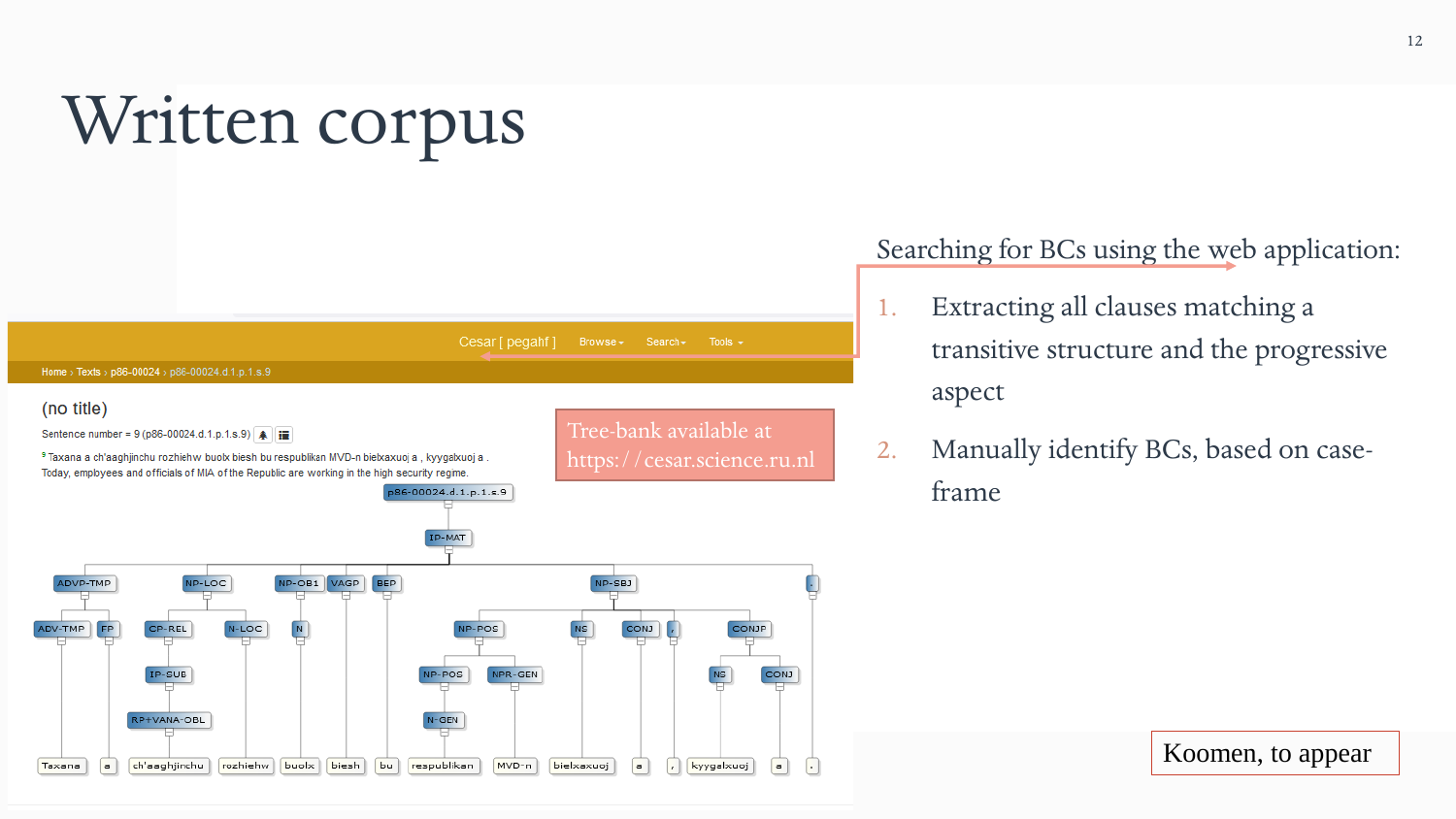## Results – written corpus

18 instances

- All verbs with basic ERG-ABS case frame
- All with human As (including institutions)
- But also: progressive constructions with human A and ERG-ABS construction:

 hoora='a qoomuo d-azdie-sh de d-u iza, every=CL nation(D).ERG D-celebrate-CVB.SIM day(D).ABS D-AUX.PRS DEM massaara='a shajn-shajna aamaliehw all.ERG=CL its.own.way 'Every nation celebrates this day in its own way.'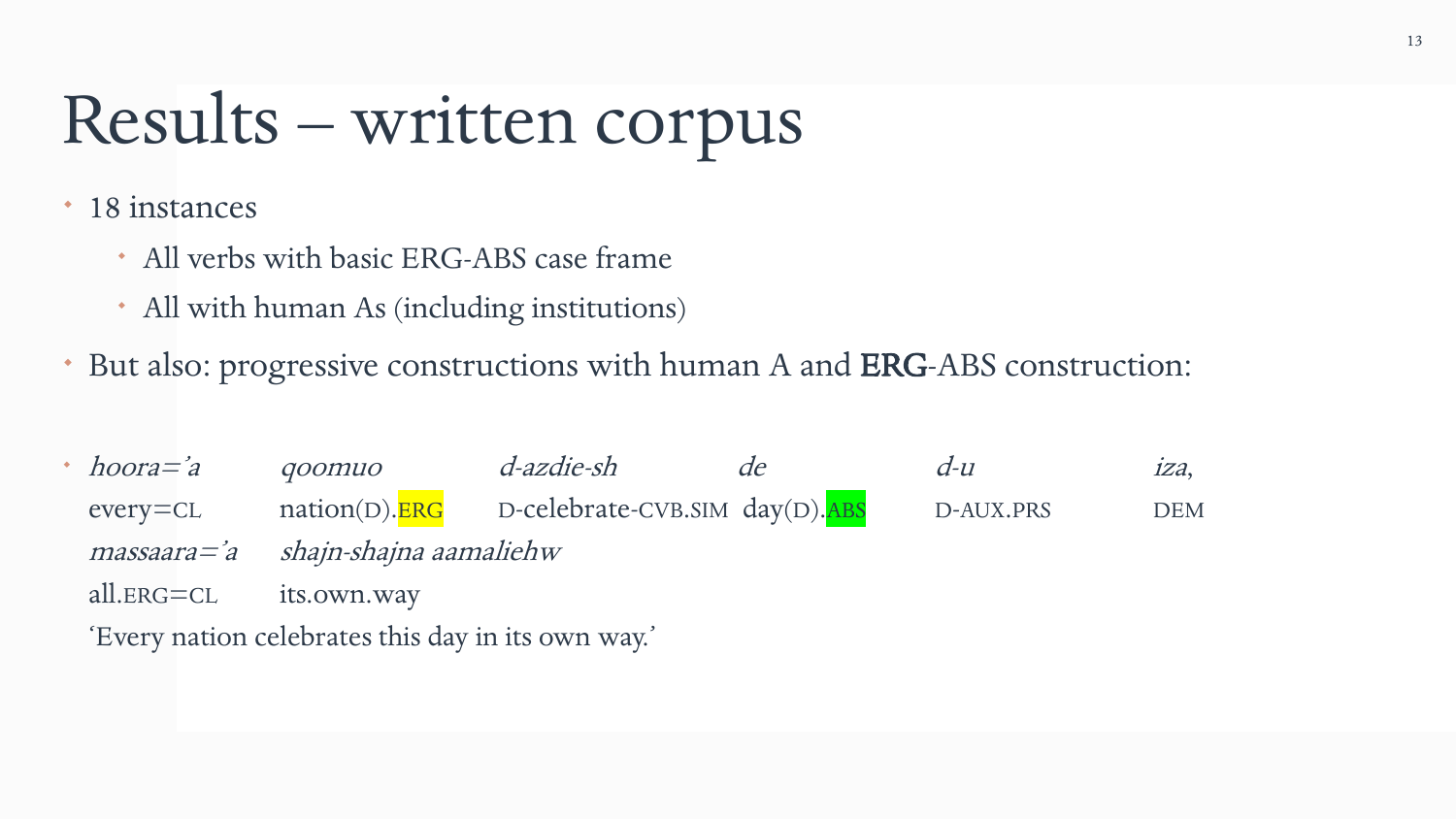#### Elicitation with visual stimuli





Gagarina et al. 2019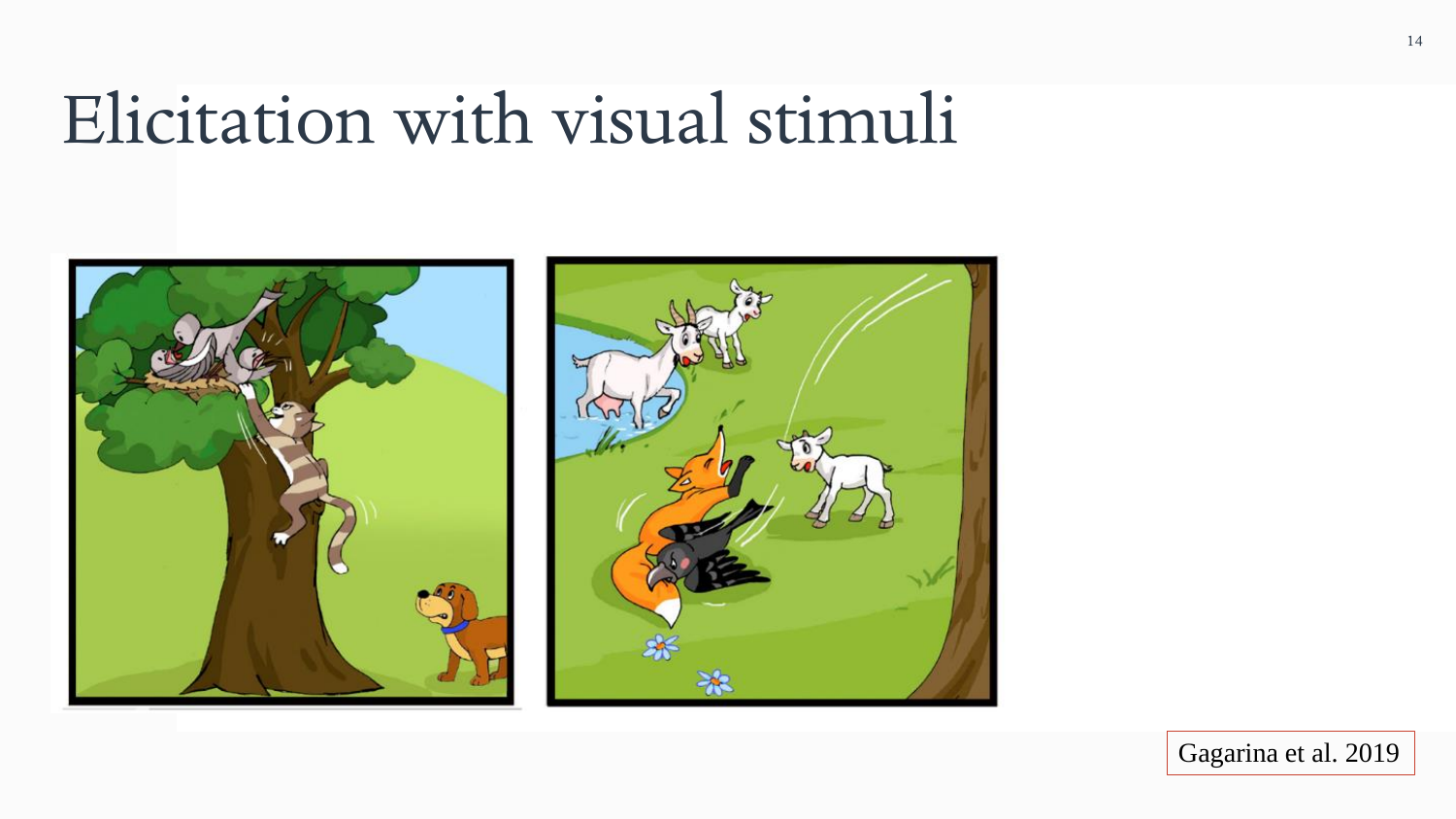#### Elicitation with visual stimuli





Gagarina et al. 2019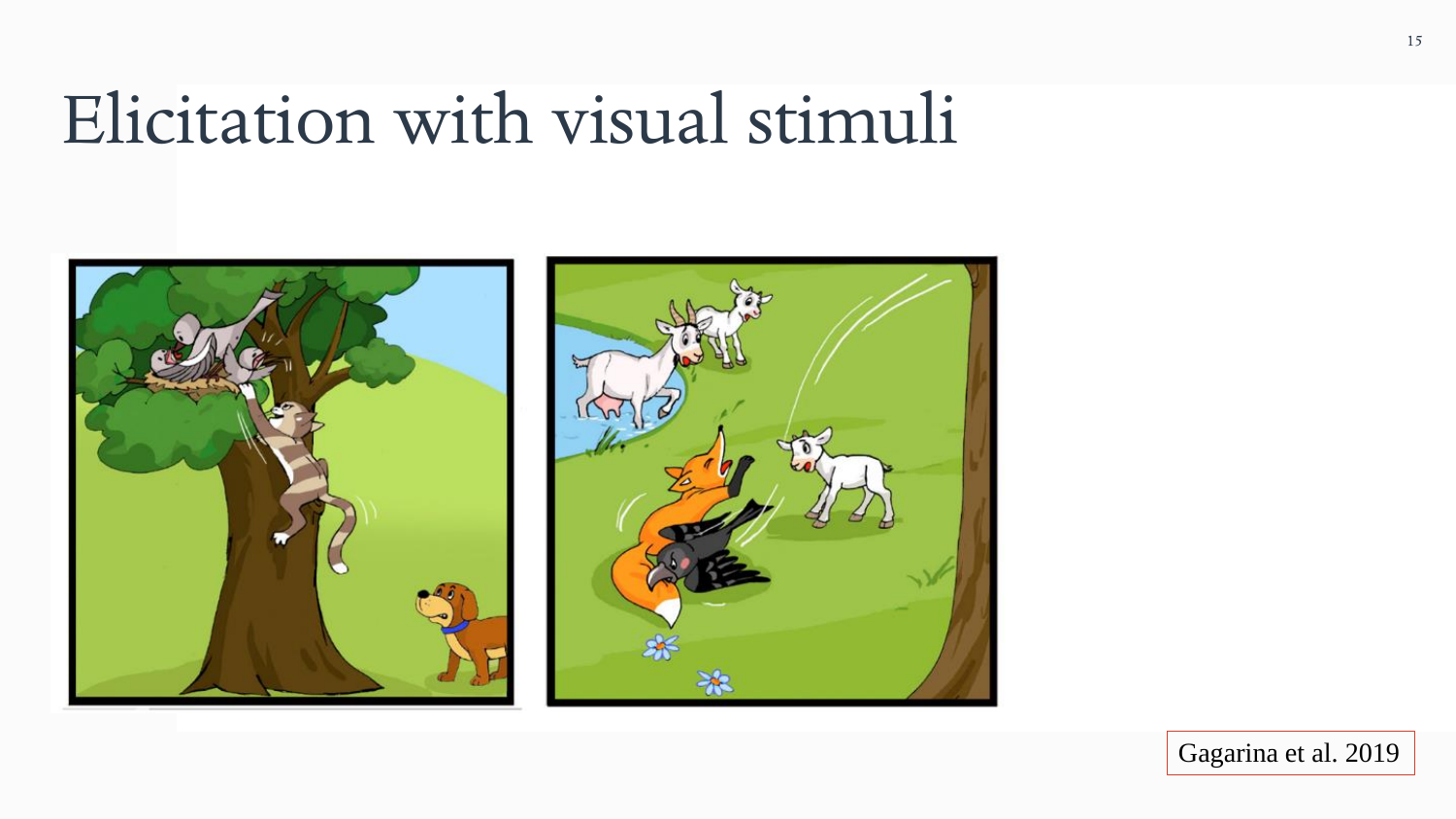| <b>Event type</b>        | Progressive    | Non progressive | Total          |
|--------------------------|----------------|-----------------|----------------|
| Human Agent A            | 21             | 5               | 26             |
| ABS/ABS                  | 20             | $\overline{0}$  | 20             |
| <b>ERG/ABS</b>           | $\mathbf{1}$   | 5               | 6              |
| <b>Animal Agent A</b>    | $\overline{7}$ | $\overline{2}$  | 9              |
| ABS/ABS                  | 6              | $\overline{0}$  | 6              |
| ABS/LAT                  | $\mathbf{1}$   | $\overline{0}$  | $\mathbf{1}$   |
| <b>ERG/ABS</b>           | $\overline{0}$ | $\overline{2}$  | $\overline{2}$ |
|                          |                |                 |                |
| <b>Inanimate Agent A</b> | 8              | $\overline{7}$  | 15             |
| ABS/ABS                  | $\overline{2}$ | $\overline{0}$  | $\overline{2}$ |
| DAT/ABS                  | $\overline{0}$ | $\mathbf{1}$    | $\mathbf{1}$   |
| <b>ERG/ABS</b>           | 6              | 6               | 12             |
| Human Exp A              | $\overline{3}$ | $\mathbf{1}$    | $\overline{4}$ |
| ABS/ABS                  | $\overline{2}$ | $\overline{0}$  | $\overline{2}$ |
| ABS/ALL                  | $\mathbf{1}$   | $\overline{0}$  | $\mathbf{1}$   |
| DAT/ABS                  | $\overline{0}$ | $\mathbf{1}$    | $\mathbf{1}$   |
| Total                    | 39             | 15              | 54             |

Results elicitation

Table 1: Overview of the elicitation data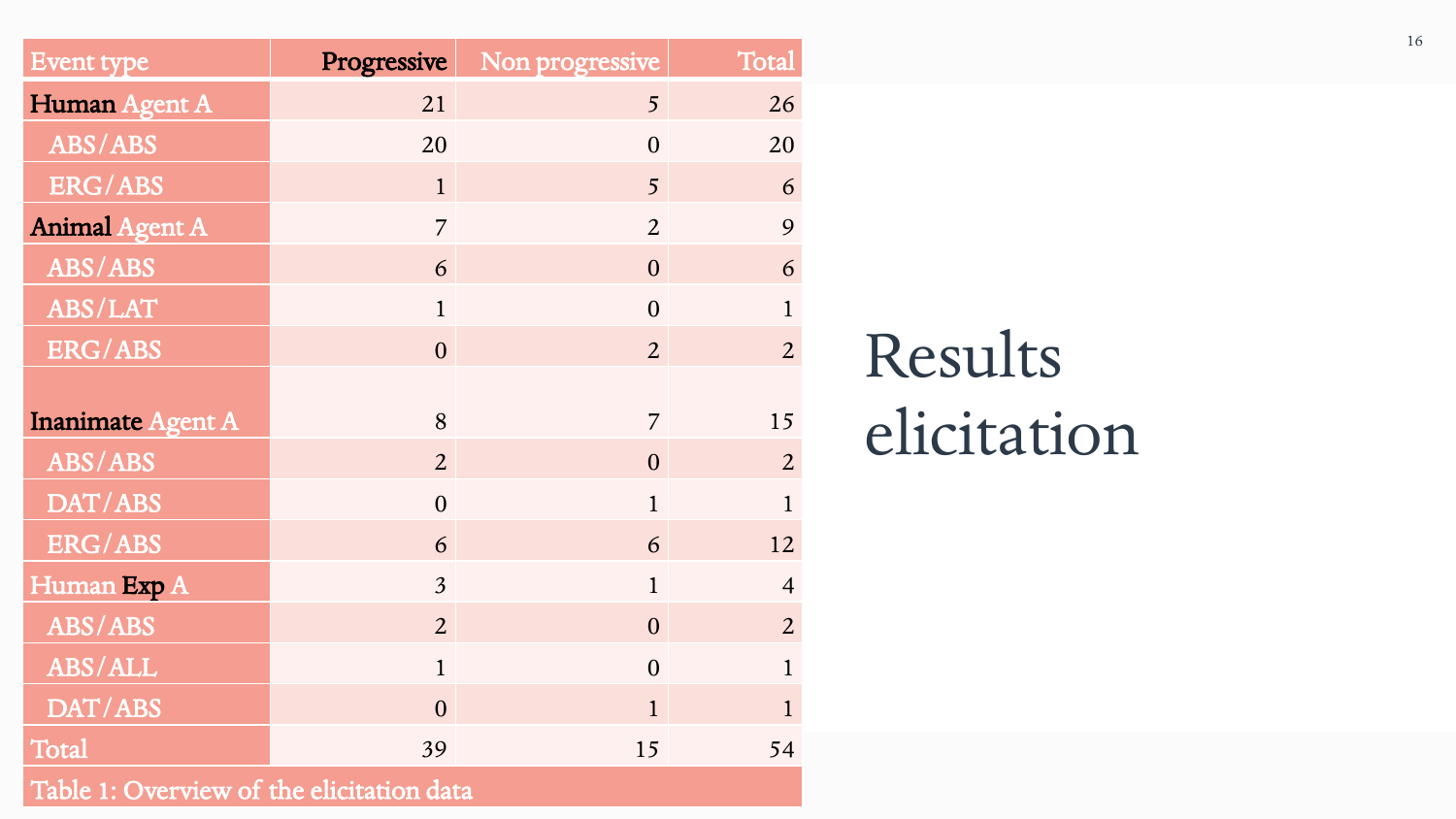| <b>Event type</b>        | Progressive    | Non progressive | Total          |
|--------------------------|----------------|-----------------|----------------|
| Human Agent A            | 21             | 5               | 26             |
| ABS/ABS                  | 20             | $\overline{0}$  | 20             |
| <b>ERG/ABS</b>           | $\mathbf{1}$   | 5               | 6              |
| <b>Animal Agent A</b>    | $\overline{7}$ | $\overline{2}$  | 9              |
| ABS/ABS                  | 6              | $\overline{0}$  | 6              |
| ABS/LAT                  | $\mathbf{1}$   | $\overline{0}$  | $\mathbf{1}$   |
| <b>ERG/ABS</b>           | $\Omega$       | $\overline{2}$  | $\overline{2}$ |
|                          |                |                 |                |
| <b>Inanimate Agent A</b> | 8              | $\overline{7}$  | 15             |
| ABS/ABS                  | $\overline{2}$ | $\overline{0}$  | $\overline{2}$ |
| DAT/ABS                  | $\overline{0}$ | $\mathbf{1}$    | $\mathbf{1}$   |
| <b>ERG/ABS</b>           | 6              | 6               | 12             |
| Human Exp A              | $\overline{3}$ | $\mathbf{1}$    | $\overline{4}$ |
| ABS/ABS                  | $\overline{2}$ | $\overline{0}$  | $\overline{2}$ |
| ABS/ALL                  | $\mathbf{1}$   | $\overline{0}$  | $\mathbf{1}$   |
| DAT/ABS                  | $\overline{0}$ | $\mathbf{1}$    | $\mathbf{1}$   |
| Total                    | 39             | 15              | 54             |

Animate agent As: Frequently progressive and mostly ABS/ABS: > human As: 20 out of 21 (95%) > animal As: 6 out of 7 (86%)

Table 1: Overview of the elicitation data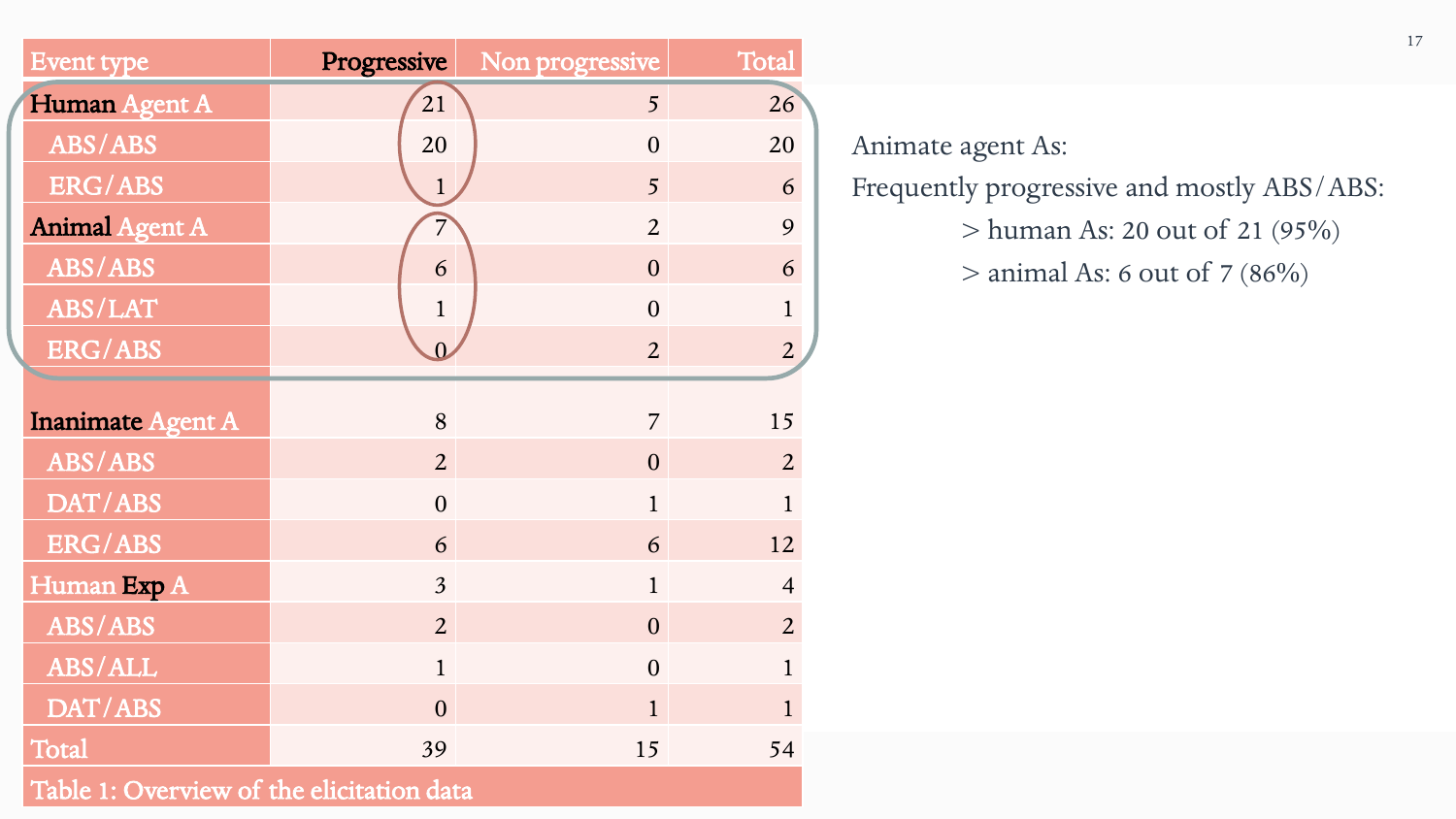| Event type               | Progressive    | Non progressive | Total          |
|--------------------------|----------------|-----------------|----------------|
| Human Agent A            | 21             | 5               | 26             |
| ABS/ABS                  | 20             | $\overline{0}$  | 20             |
| <b>ERG/ABS</b>           | $\mathbf{1}$   | 5               | 6              |
| <b>Animal Agent A</b>    | $\overline{7}$ | $\overline{2}$  | 9              |
| ABS/ABS                  | 6              | $\overline{0}$  | 6              |
| ABS/LAT                  | $\mathbf{1}$   | $\overline{0}$  | $\mathbf{1}$   |
| <b>ERG/ABS</b>           | $\overline{0}$ | $\overline{2}$  | $\overline{2}$ |
|                          |                |                 |                |
| <b>Inanimate Agent A</b> | $\overline{8}$ | $\overline{7}$  | 15             |
| ABS/ABS                  | $\overline{2}$ | $\overline{0}$  | $\overline{2}$ |
| DAT/ABS                  | $\overline{0}$ | $\mathbf{1}$    | $\mathbf{1}$   |
| <b>ERG/ABS</b>           | 6              | 6               | 12             |
| Human Exp A              | $\overline{3}$ | $\mathbf{1}$    | $\overline{4}$ |
| ABS/ABS                  | $\overline{2}$ | $\overline{0}$  | $\overline{2}$ |
| ABS/ALL                  | $\mathbf{1}$   | $\overline{0}$  | $\mathbf{1}$   |
| DAT/ABS                  | $\overline{0}$ | $\mathbf{1}$    | $\mathbf{1}$   |
| Total                    | 39             | 15              | 54             |

Table 1: Overview of the elicitation data

Animate agent As: Frequently progressive and mostly ABS/ABS: > human As: 20 out of 21 (95%)  $>$  animal As: 6 out of 7 (86%)

Inanimate agent As: Relatively infrequently progressive, and mostly ERG/ABS (6 out of 8=75%)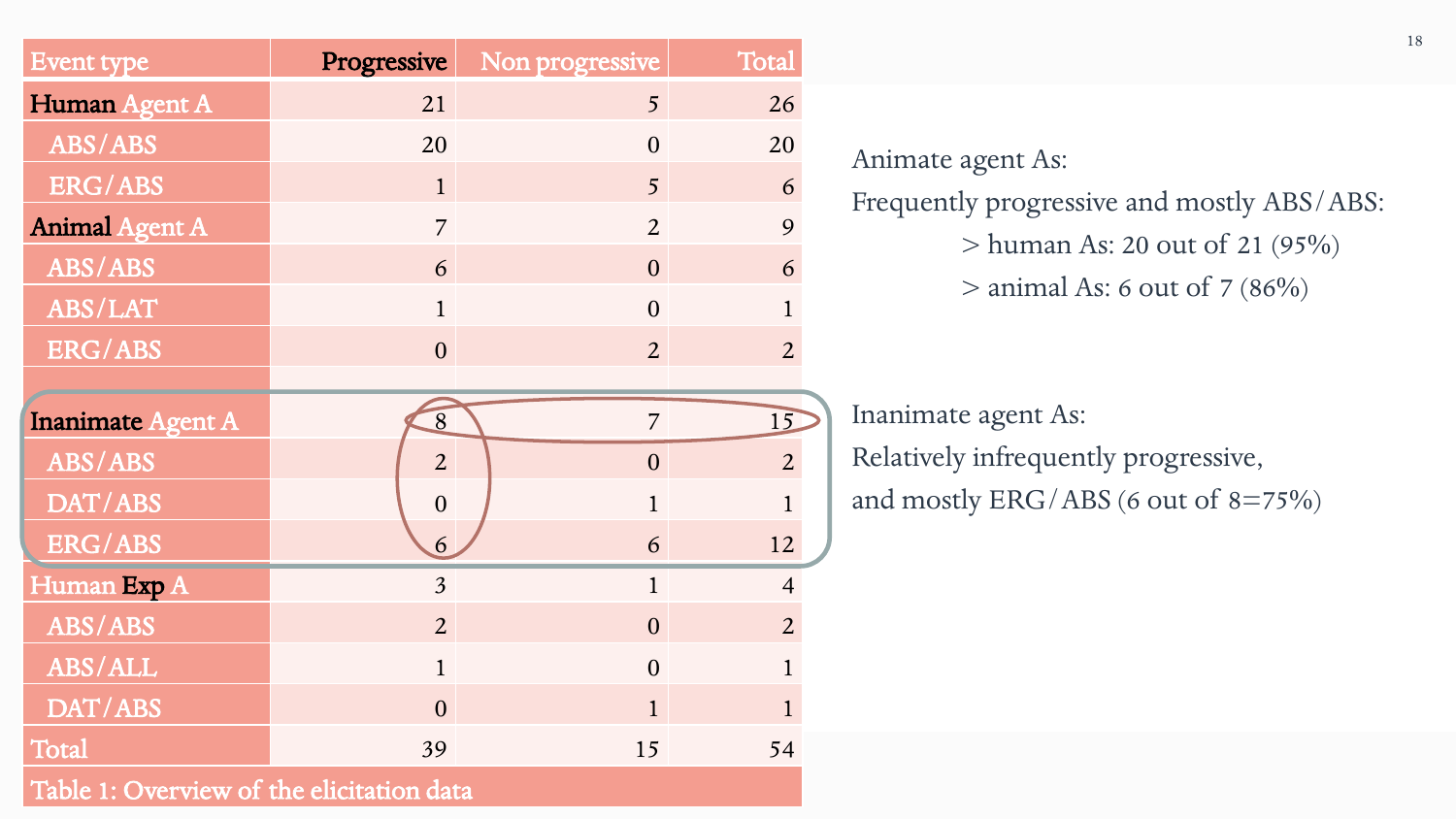| <b>Event type</b>                         | Progressive             | Non progressive | Total          |  |  |
|-------------------------------------------|-------------------------|-----------------|----------------|--|--|
| Human Agent A                             | 21                      | 5               | 26             |  |  |
| ABS/ABS                                   | 20                      | $\overline{0}$  | 20             |  |  |
| <b>ERG/ABS</b>                            | $\mathbf{1}$            | 5               | 6              |  |  |
| <b>Animal Agent A</b>                     | $\overline{7}$          | $\overline{2}$  | 9              |  |  |
| ABS/ABS                                   | 6                       | $\overline{0}$  | 6              |  |  |
| ABS/LAT                                   | $\mathbf{1}$            | $\overline{0}$  | $\mathbf{1}$   |  |  |
| ERG/ABS                                   | $\overline{0}$          | $\overline{2}$  | $\overline{2}$ |  |  |
| <b>Inanimate Agent A</b>                  | 8                       | $\overline{7}$  | 15             |  |  |
| ABS/ABS                                   | $\overline{2}$          | $\overline{0}$  | $\overline{2}$ |  |  |
| DAT/ABS                                   | $\overline{0}$          | $\mathbf{1}$    | $\mathbf{1}$   |  |  |
| ERG/ABS                                   | 6                       | 6               | 12             |  |  |
| Human Exp A                               | $\overline{\mathbf{3}}$ | $\mathbf{1}$    | $\overline{4}$ |  |  |
| ABS/ABS                                   | $\overline{2}$          | $\overline{0}$  | $\overline{2}$ |  |  |
| ABS/ALL                                   | $\mathbf{1}$            | $\overline{0}$  | $\mathbf{1}$   |  |  |
| DAT/ABS                                   | $\overline{0}$          | $\mathbf{1}$    | $\mathbf{1}$   |  |  |
| Total                                     | 39                      | 15              | 54             |  |  |
| Table 1: Overview of the elicitation data |                         |                 |                |  |  |

Animate agent As: Frequently progressive and mostly ABS/ABS: > human As: 20 out of 21 (95%)  $>$  animal As: 6 out of 7 (86%)

Inanimate agent As: Relatively infrequently progressive, and mostly ERG/ ABS(6 out of  $8=75\%$ )

Human experiencer As: Little data, but ABS/ABS is possible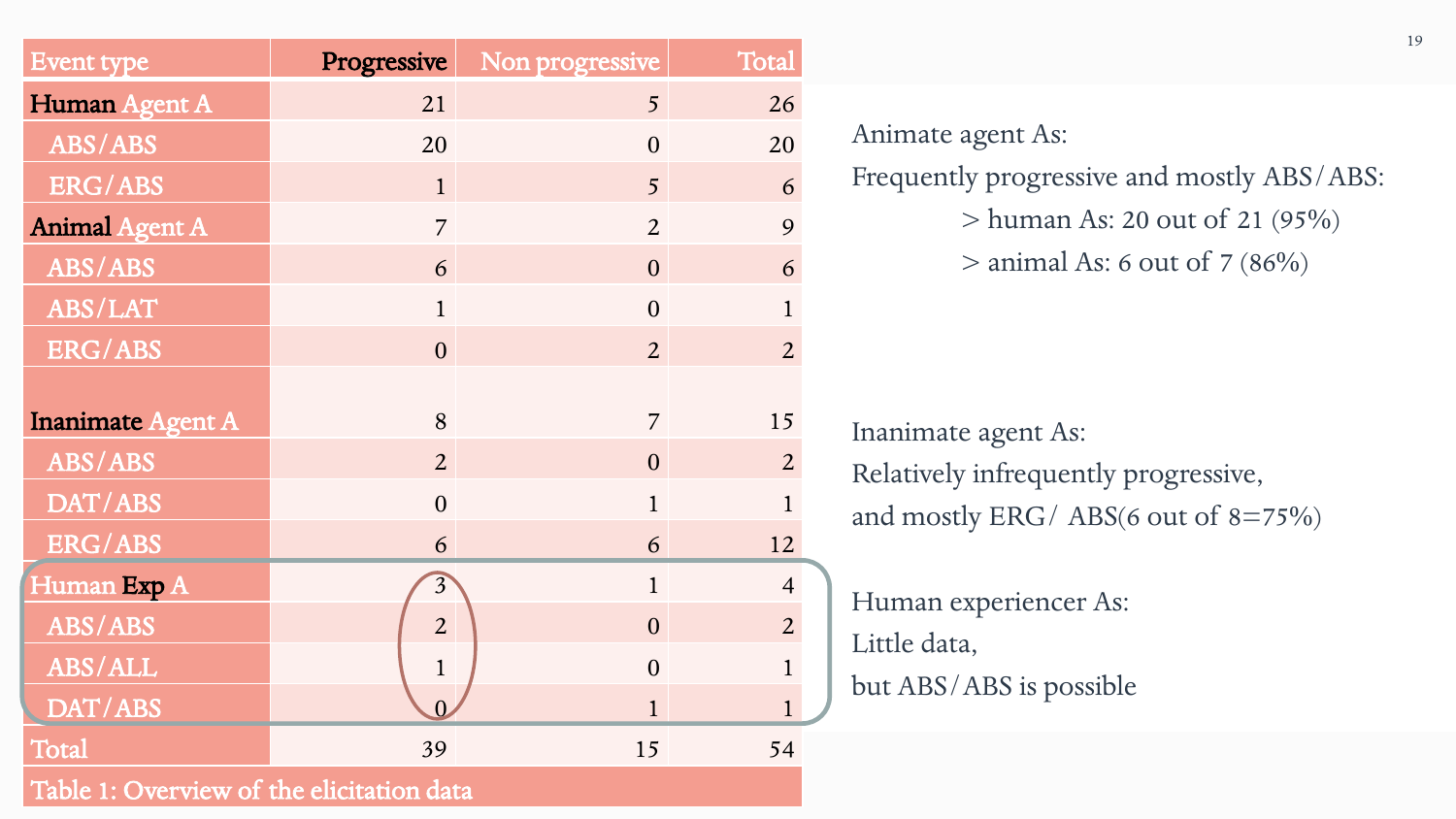## General observations (i)

- Bi-absolutive alternation is not absolute
	- preferred but not categorical with human/animal A
	- dis-preferred but possible with inanimate A
- Experiencer (dative) verbs allow bi-absolutive, but are infrequent/harder to elicit
- Effect of stimulus type / genre
	- Animal pictures induce narrative style  $\rightarrow$  more complex constructions, cf. spoken corpus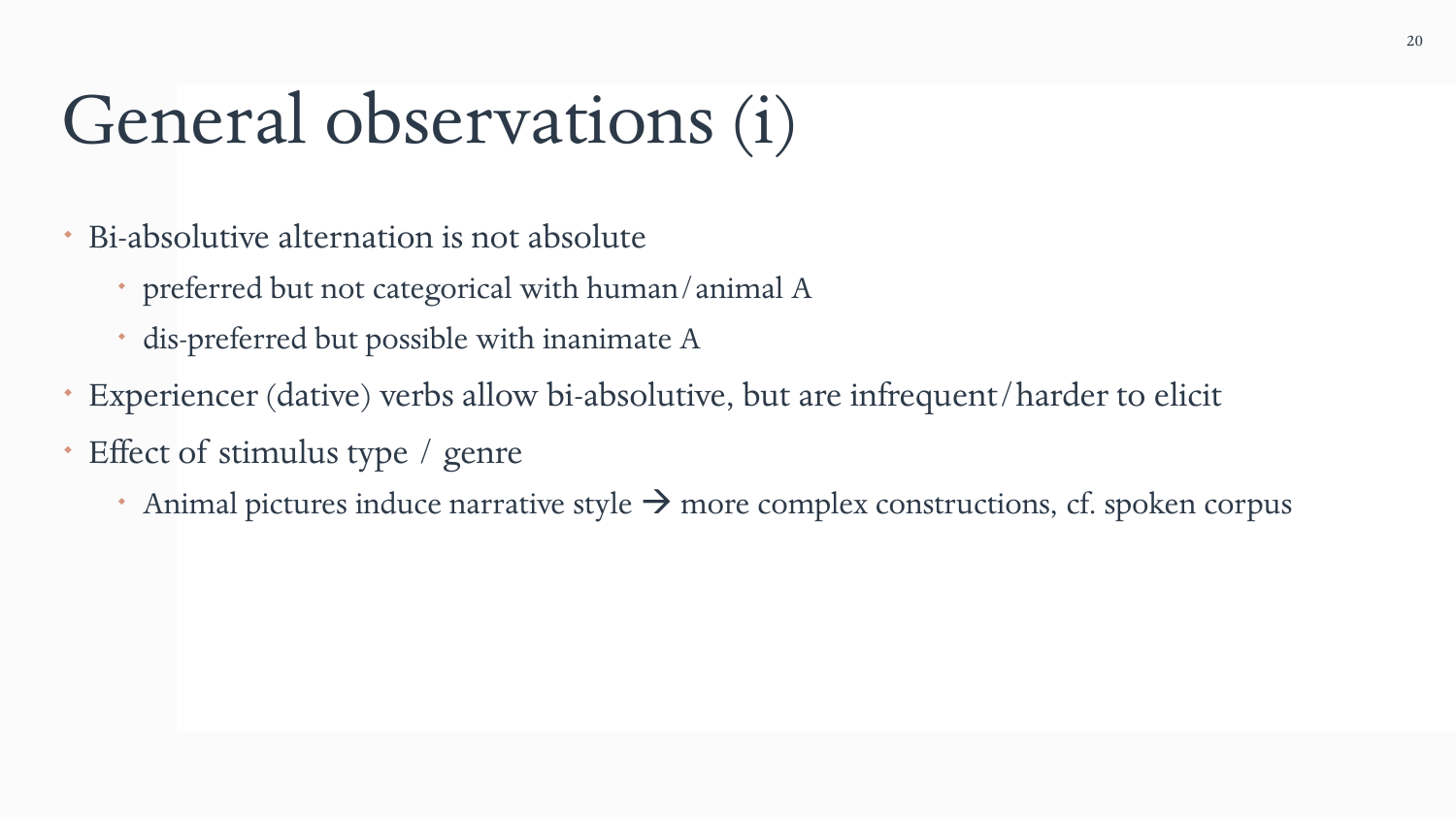## General observations (ii)

- Word order variation attested in only in spoken corpus and elicitation:
- beerash d-u gondahw kiertash keg-j-ie-sh children(D).ABS D-AUX.PRS around.ADV fences(J).ABS keg-J-make-CVB.SIM 'The children are breaking the fences there.'
- k'ant v-u dechka kag-d-ie-sh boy(V).ABS V-AUX.PRS wood(D).ABS kag-D-make-CVB.SIM 'The boy is breaking the stick.'
- Potentially a means of focus marking, especially in response to questions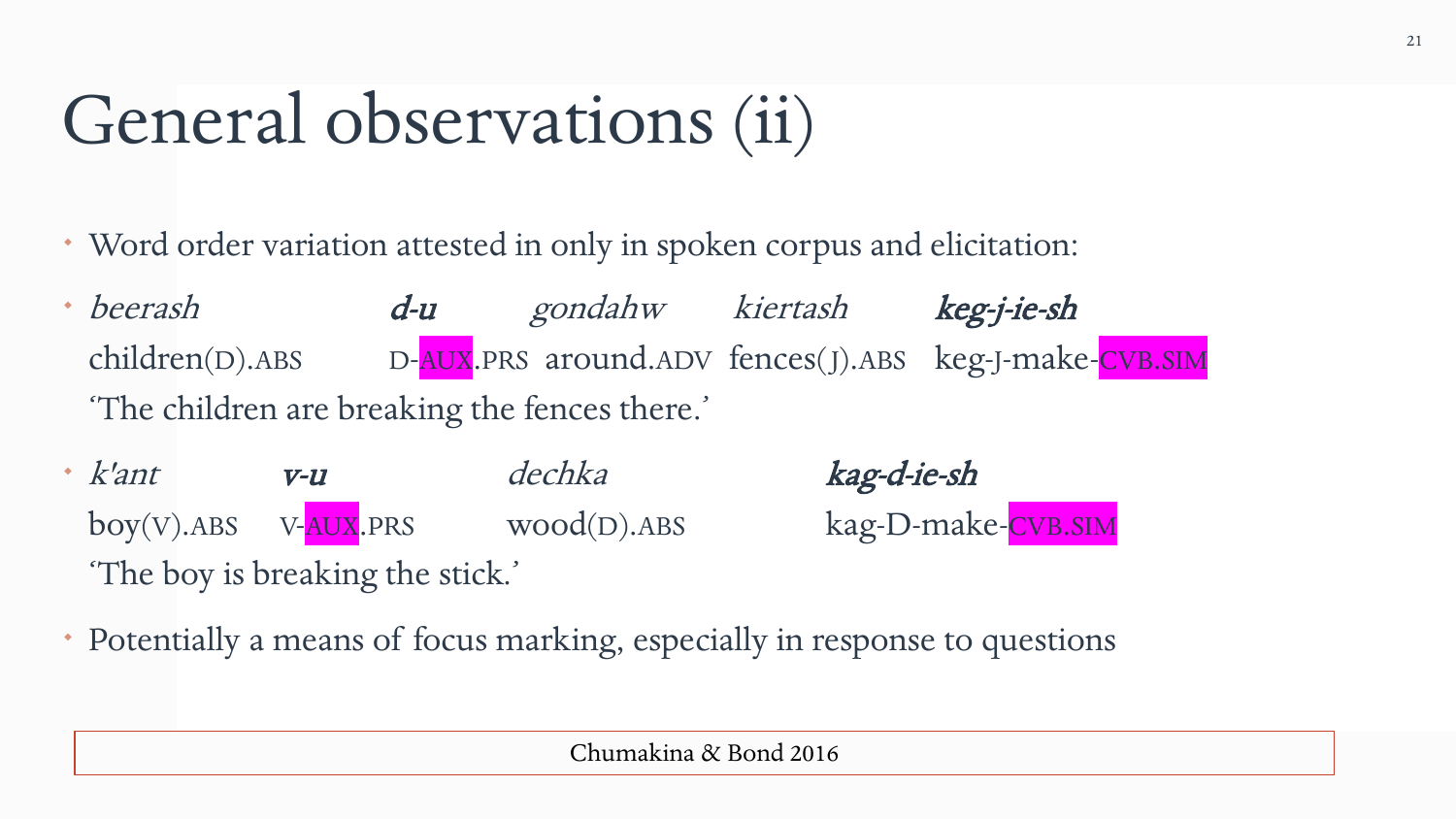## General observations (ii)

- Word order variation attested in only in spoken corpus and elicitation:
- beerash d-u gondahw kiertash keg-j-ie-sh children(D).ABS D-AUX.PRS around.ADV fences(J).ABS keg-J-make-CVB.SIM 'The children are breaking the fences there.'
- k'ant v-u dechka kag-d-ie-sh boy(V).ABS V-AUX.PRS wood(D).ABS kag-D-make-CVB.SIM 'The boy is breaking the stick.'
- Potentially a means of focus marking, especially in response to questions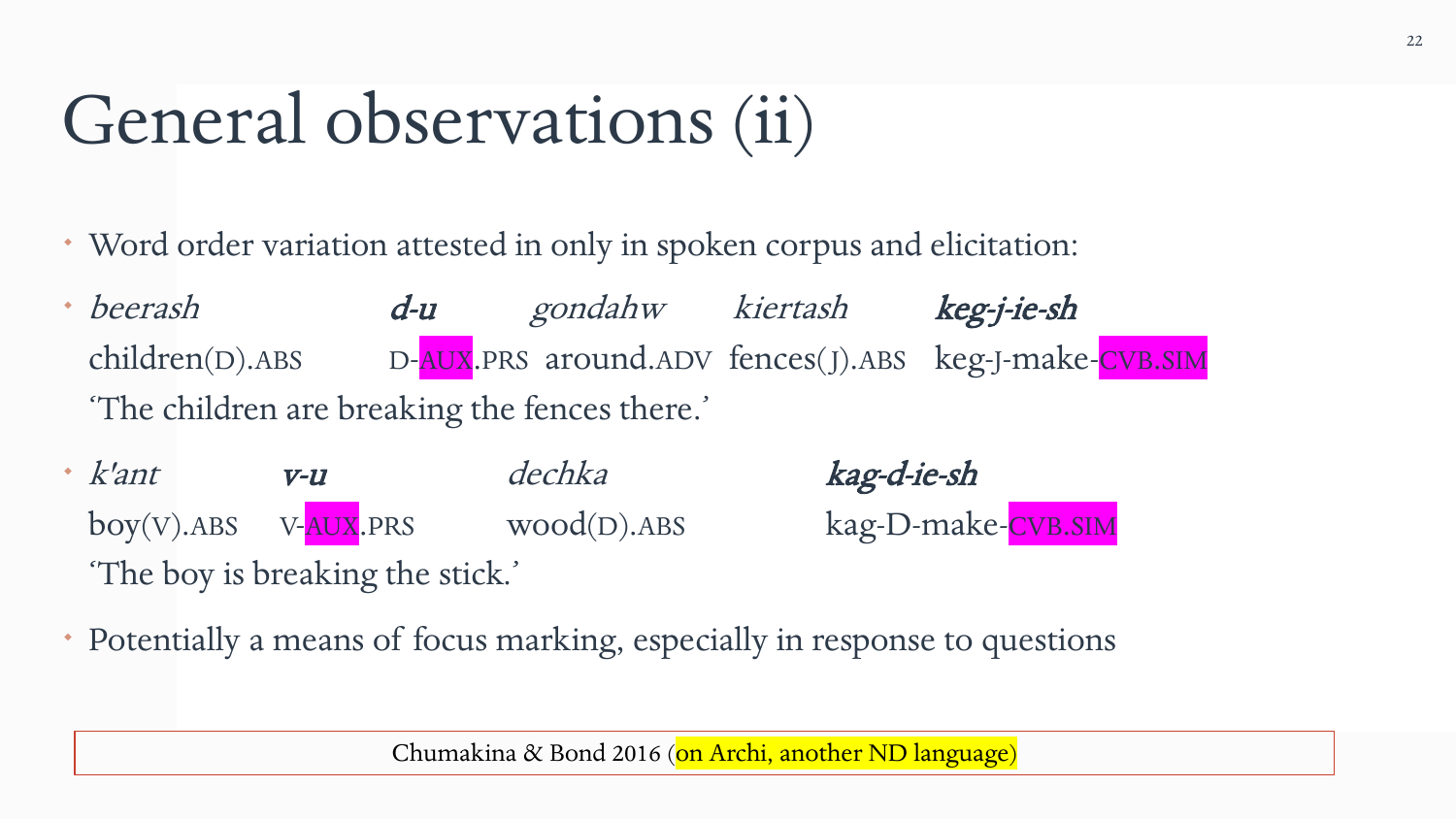# Discussion: methodological issues

Challenge: research on non-ubiquitous constructions not possible in smaller corpora

- For most languages small corpora are the norm (if available at all)!
- Additional methods are needed to assess probabilistic and multivariate constraints
- Current study: first attempt at semi-systematic elicitation
	- Better stimuli and methods are needed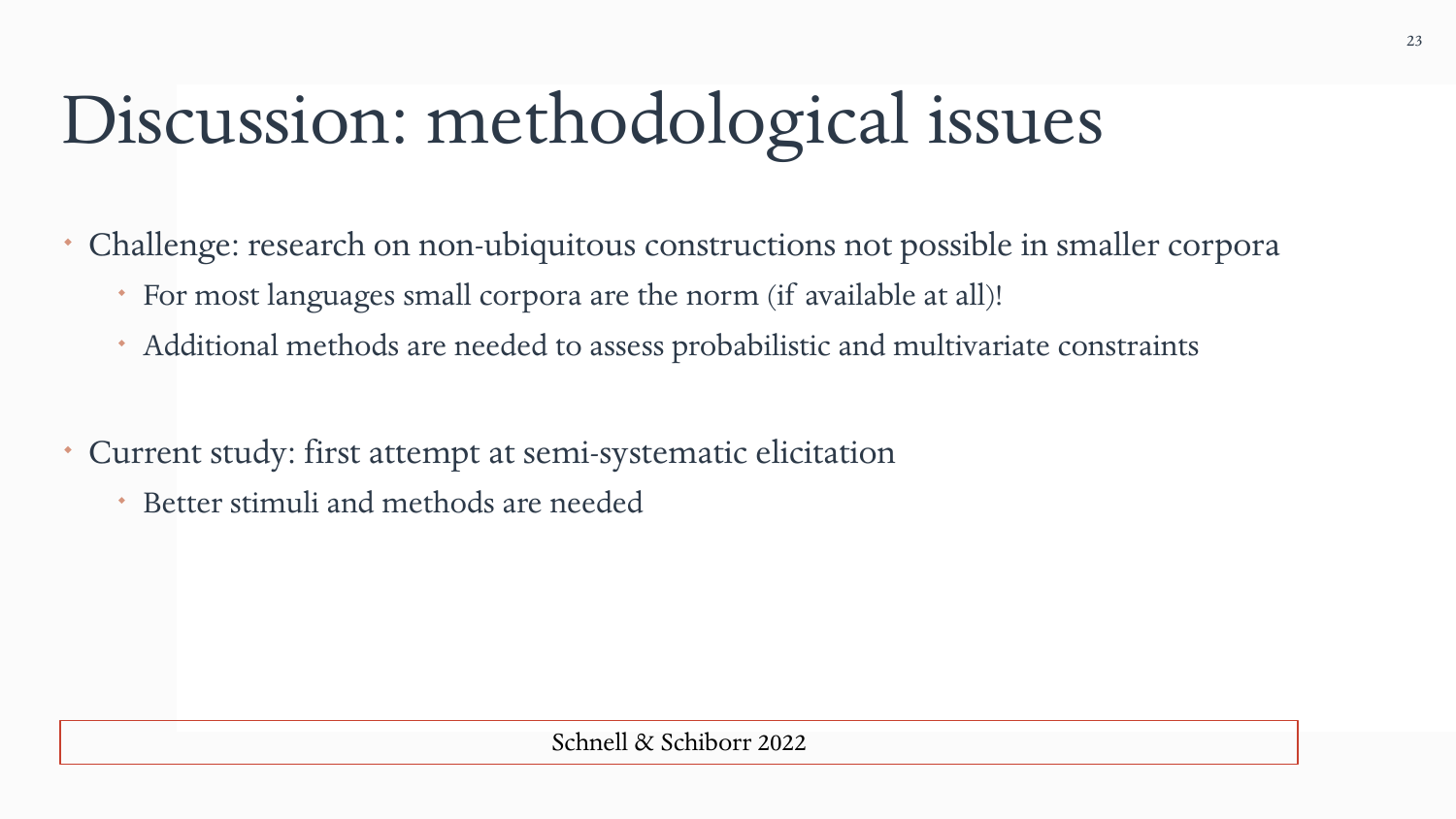#### Thank you!